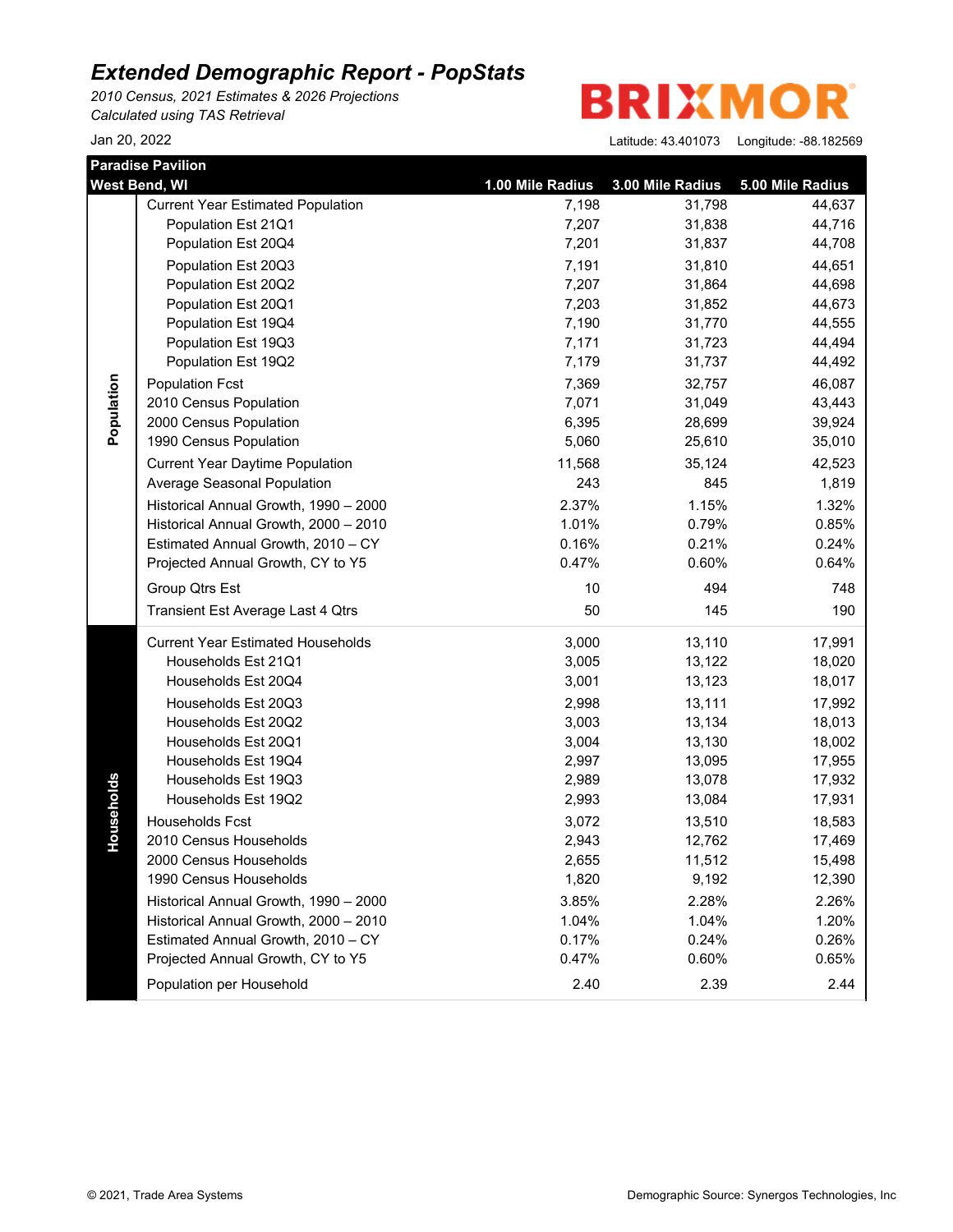*2010 Census, 2021 Estimates & 2026 Projections Calculated using TAS Retrieval*

**BRIXMOR** 

| <b>Paradise Pavilion</b>                      |                  |                  |                  |
|-----------------------------------------------|------------------|------------------|------------------|
| West Bend, WI                                 | 1.00 Mile Radius | 3.00 Mile Radius | 5.00 Mile Radius |
| HH Income \$500,000 or more                   | 0.9%             | 0.7%             | 0.7%             |
| HH Income \$250,000 to \$499,999              | 1.0%             | 0.8%             | 0.9%             |
| HH Income \$200,000 to \$249,999              | 2.5%             | 2.0%             | 2.1%             |
| HH Income \$175,000 to \$199,999              | 2.0%             | 2.2%             | 2.8%             |
| HH Income \$150,000 to \$174,999              | 3.7%             | 4.0%             | 4.7%             |
| HH Income \$100,000 to 149,999                | 16.9%            | 17.6%            | 19.1%            |
| HH Income \$75,000 to 99,999                  | 12.6%            | 13.8%            | 14.8%            |
| HH Income \$50,000 to 74,999                  | 18.0%            | 20.5%            | 19.6%            |
| HH Income \$35,000 to 49,999                  | 15.3%            | 13.8%            | 13.5%            |
| HH Income \$25,000 to 34,999                  | 9.6%             | 9.6%             | 9.1%             |
| HH Income \$15,000 to 24,999                  | 9.8%             | 7.5%             | 6.6%             |
| HH Income \$0 to 14,999                       | 7.7%             | 7.5%             | 6.2%             |
| Average Household Income                      | \$79,247         | \$79,356         | \$84,726         |
| Median Household Income                       | \$59,515         | \$64,081         | \$68,564         |
| Per Capita Income                             | \$33,069         | \$33,195         | \$34,826         |
| 2000 Average HH Income                        | \$62,574         | \$58,396         | \$60,819         |
| 2000 Median HH Income                         | \$51,792         | \$50,036         | \$52,785         |
| Disposable HH Income \$500,000 or more        | #N/A             | #N/A             | #N/A             |
| Disposable HH Income \$250,000 to \$499,999   | #N/A             | #N/A             | #N/A             |
| Disposable HH Income \$200,000 to \$249,999   | #N/A             | #N/A             | #N/A             |
| Disposable HH Income \$175,000 to \$199,999   | $1\%$            | 1%               | $1\%$            |
| Disposable HH Income \$150,000 to \$174,999   | 1%               | $1\%$            | 2%               |
| Disposable HH Income \$100,000 to \$149,999   | 12%              | 12%              | 14%              |
| Disposable HH Income \$75,000 to \$99,999     | 15%              | 15%              | 17%              |
| Disposable HH Income \$50,000 to \$74,999     | 19%              | 22%              | 22%              |
| Disposable HH Income \$35,000 to \$49,999     | 18%              | 17%              | 17%              |
| Disposable HH Income \$25,000 to \$34,999     | 11%              | 11%              | 10%              |
| Disposable HH Income \$15,000 to \$24,999     | 12%              | 10%              | 9%               |
| Disposable HH Income \$0 to\$14,999           | $9\%$            | 8%               | 7%               |
| Average Disposable Income                     | 63,160           | 64,099           | 67,419           |
| Median Disposable Income                      | 50,426           | 54,214           | 57,949           |
| Householder White - Count                     | 2,890            | 12,527           | 17,232           |
| Median HH Income                              | \$61,259         | \$65,071         | \$69,666         |
| Average HH Income                             | \$72,916         | \$74,476         | \$78,478         |
| Householder Black or African-American - Count | 48               | 126              | 150              |
| Median HH Income                              | \$43,463         | \$57,897         | \$62,028         |
| Average HH Income                             | \$46,731         | \$61,985         | \$66,143         |
| Householder Hispanic - Count                  | 45               | 268              | 355              |
| Median HH Income                              | \$35,333         | \$43,746         | \$44,827         |
| Average HH Income                             | \$39,035         | \$49,628         | \$56,200         |
| Householder Asian or Pacific Islander - Count | 10               | 45               | 58               |
| Median HH Income                              | \$243,472        | \$109,446        | \$114,689        |
| Average HH Income                             | \$154,844        | \$116,205        | \$118,154        |
| Householder Other or Pacific Islander - Count | 7                | 145              | 195              |
| Median HH Income                              | \$51,295         | \$49,632         | \$51,465         |
| Average HH Income                             | \$51,577         | \$54,271         | \$57,672         |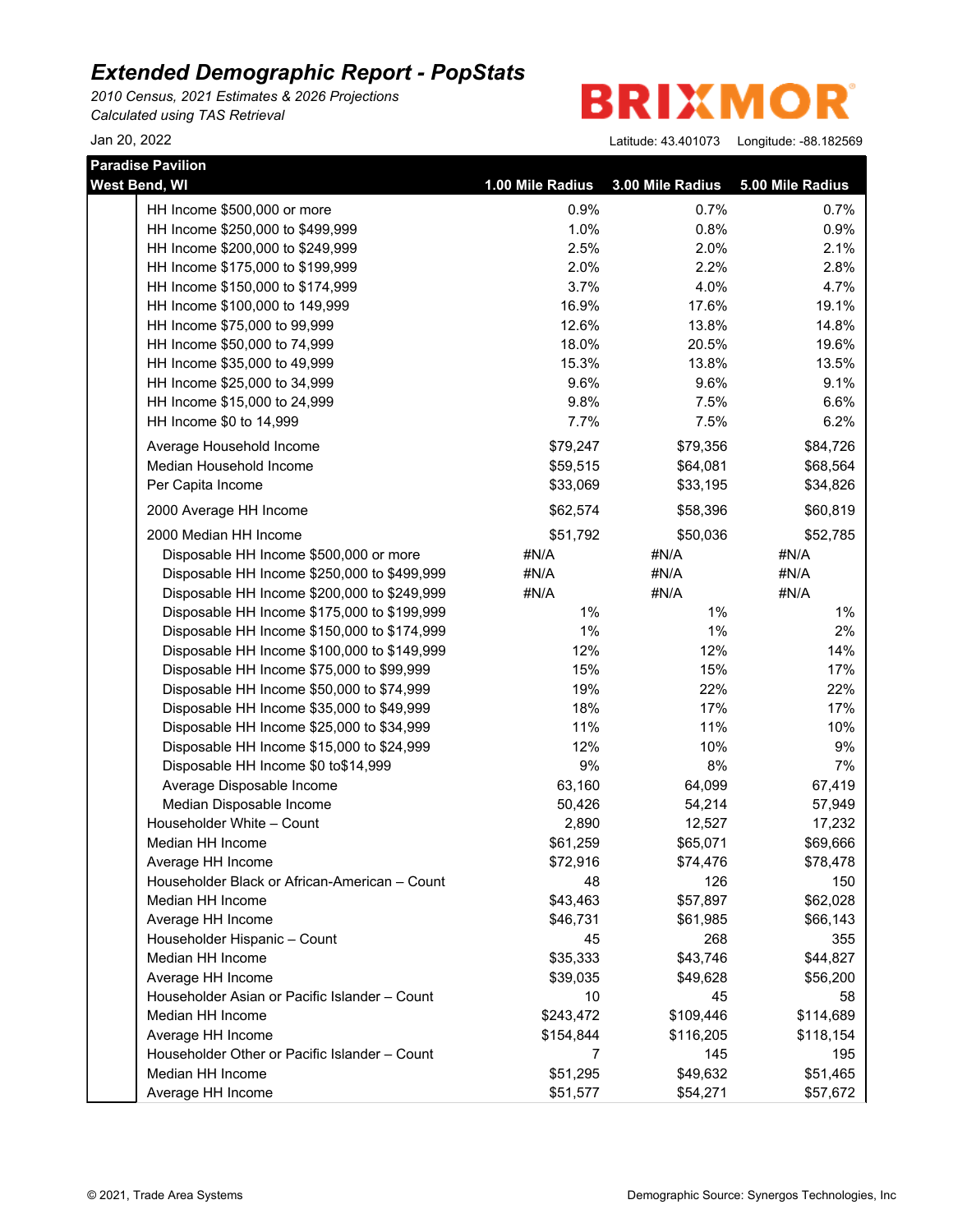*2010 Census, 2021 Estimates & 2026 Projections Calculated using TAS Retrieval*

# **BRIXMOR**

|                           | <b>Paradise Pavilion</b>             |                  |                  |                  |
|---------------------------|--------------------------------------|------------------|------------------|------------------|
|                           | West Bend, WI                        | 1.00 Mile Radius | 3.00 Mile Radius | 5.00 Mile Radius |
|                           |                                      |                  |                  |                  |
| Gender                    | Male Population<br>Female Population | 3,487<br>3,711   | 15,497<br>16,301 | 21,885<br>22,752 |
|                           |                                      |                  |                  |                  |
|                           | Count of Pop 0 to 4 years            | 405              | 1,818            | 2,437            |
|                           | Count of Pop 0 to 7 years            | 582              | 2,683            | 3,527            |
|                           | Count of Pop 5 - 13                  | 787              | 3,483            | 4,644            |
|                           | Count of Pop 14 - 18                 | 400              | 1,676            | 2,253            |
|                           | Count of Pop 19 - 22                 | 430              | 1,747            | 2,479            |
|                           | Count of Pop 22 - 25                 | 288              | 1,200            | 1,749            |
|                           | Count of Pop 25 - 29                 | 431              | 1,878            | 2,739            |
|                           | Count of Pop 30 - 34                 | 351              | 1,614            | 2,229            |
|                           | Count of Pop 35 - 39                 | 434              | 2,001            | 2,621            |
|                           | Count of Pop 40 - 44                 | 453              | 2,115            | 2,777            |
|                           | Count of Pop 45 - 59                 | 1,414            | 6,243            | 8,998            |
|                           | Count of Pop 60 - 74                 | 1,255            | 5,447            | 8,055            |
|                           | Count of Pop 75 - 84                 | 409              | 1,834            | 2,630            |
|                           | Count of Pop 85+                     | 140              | 742              | 1,026            |
| by Age                    | % of Pop 0 to 4 years                | 5.6%             | 5.7%             | 5.5%             |
| <b>Total Population</b>   | % of Pop 0 to 7 years                | 8.1%             | 8.4%             | 7.9%             |
|                           | % of Pop 5 - 13                      | 10.9%            | 11.0%            | 10.4%            |
|                           | % of Pop 14 - 18                     | 5.6%             | 5.3%             | 5.0%             |
|                           | % of Pop 19 - 22                     | 6.0%             | 5.5%             | 5.6%             |
|                           | % of Pop 22 - 25                     | 4.0%             | 3.8%             | 3.9%             |
|                           | % of Pop 25 - 29                     | 6.0%             | 5.9%             | 6.1%             |
|                           | % of Pop 30 - 34                     | 4.9%             | 5.1%             | 5.0%             |
|                           | % of Pop 35 - 39                     | 6.0%             | 6.3%             | 5.9%             |
|                           | % of Pop 40 - 44                     | 6.3%             | 6.6%             | 6.2%             |
|                           | % of Pop 45 - 59                     | 19.6%            | 19.6%            | 20.2%            |
|                           | % of Pop 60 - 74                     | 17.4%            | 17.1%            | 18.0%            |
|                           | % of Pop 75 - 84                     | 5.7%             | 5.8%             | 5.9%             |
|                           | % of Pop 85+                         | 1.9%             | 2.3%             | 2.3%             |
|                           | Median Age                           | 40.8             | 41.1             | 42.1             |
|                           | Average Age                          | 40.6             | 40.9             | 41.6             |
|                           | % of Pop 0 to 4 years                | 5.9%             | 6.0%             | 5.7%             |
|                           | % of Pop 5 - 13                      | 11.6%            | 11.3%            | 10.6%            |
|                           | % of Pop 14 - 18                     | 6.0%             | 5.4%             | 5.2%             |
|                           | % of Pop 19 - 22                     | 6.1%             | 5.7%             | 5.9%             |
|                           | % of Pop 22 - 25                     | 4.1%             | 4.0%             | 4.2%             |
| Male Population<br>by Age | % of Pop 25 - 29                     | 6.4%             | 6.3%             | 6.5%             |
|                           | % of Pop 30 - 34                     | 5.1%             | 5.5%             | 5.3%             |
|                           | % of Pop 35 - 39                     | 6.0%             | 6.4%             | 5.9%             |
|                           | % of Pop 40 - 44                     | 6.5%             | 7.0%             | 6.5%             |
|                           | % of Pop 45 - 59                     | 19.6%            | 20.0%            | 20.5%            |
|                           | % of Pop 75 - 84                     | 4.7%             | 4.8%             | 5.0%             |
|                           | % of Pop 60 - 74                     | 16.8%            | 16.4%            | 17.4%            |
|                           | % of Pop 85+                         | 1.1%             | 1.2%             | 1.2%             |
|                           | Median Age                           | 38.9             | 39.5             | 40.5             |
|                           |                                      | 39.1             | 39.5             | 40.2             |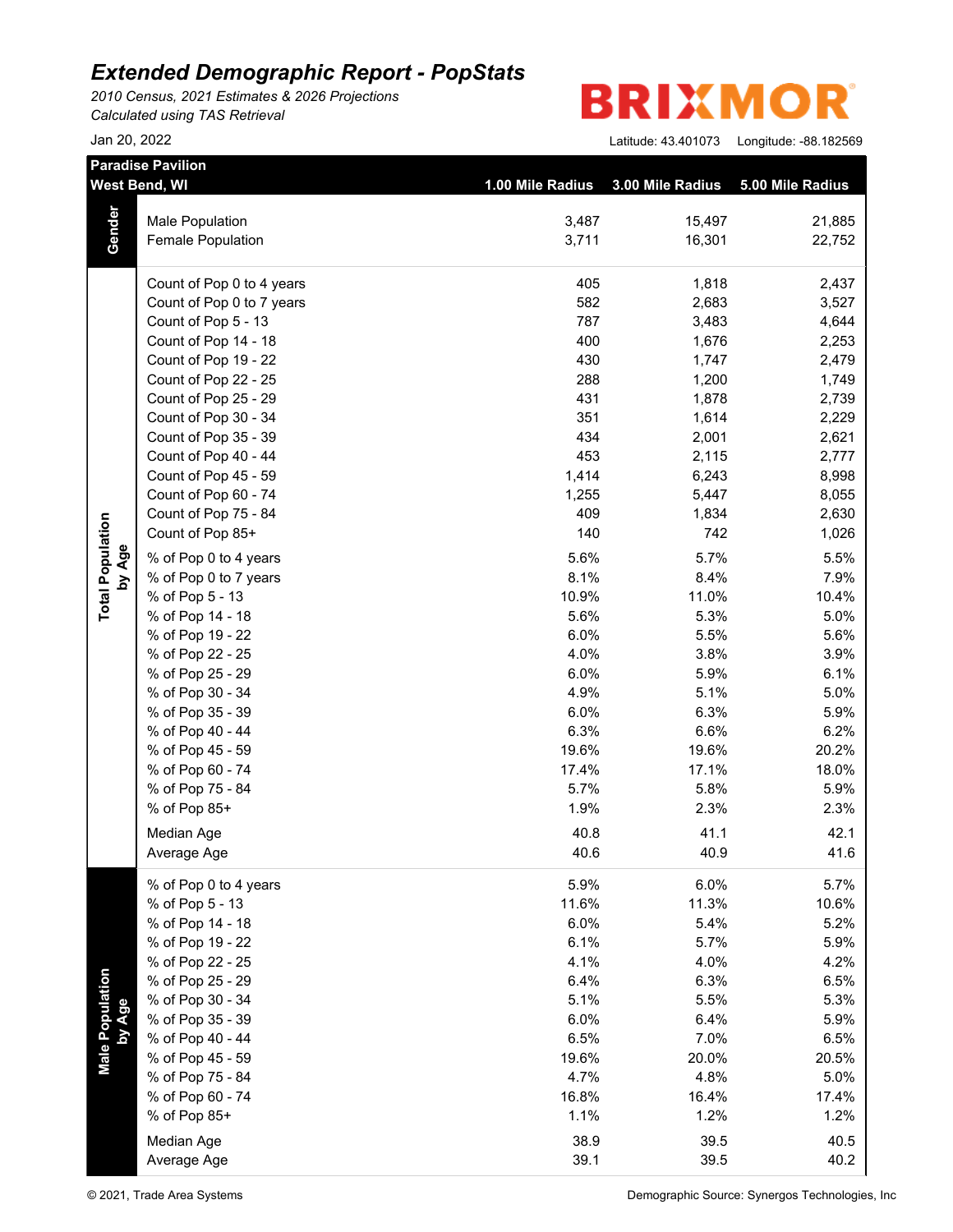*2010 Census, 2021 Estimates & 2026 Projections Calculated using TAS Retrieval*

R **BRIXMO** 

|                    | <b>Paradise Pavilion</b><br><b>West Bend, WI</b> | 1.00 Mile Radius | 3.00 Mile Radius | 5.00 Mile Radius |
|--------------------|--------------------------------------------------|------------------|------------------|------------------|
|                    | % of Pop 0 to 4 years                            | 5.3%             | 5.4%             | 5.2%             |
|                    | % of Pop 5 - 13                                  | 10.3%            | 10.6%            | 10.2%            |
|                    | % of Pop 14 - 18                                 | 5.2%             | 5.1%             | 4.9%             |
|                    | % of Pop 19 - 22                                 | 5.9%             | 5.3%             | 5.3%             |
|                    | % of Pop 22 - 25                                 | 3.9%             | 3.6%             | 3.7%             |
|                    | % of Pop 25 - 29                                 | 5.6%             | 5.5%             | 5.8%             |
|                    | % of Pop 30 - 34                                 | 4.7%             | 4.7%             | 4.7%             |
| by Age             | % of Pop 35 - 39                                 | 6.0%             | 6.2%             | 5.8%             |
|                    | % of Pop 40 - 44                                 | 6.1%             | 6.3%             | 6.0%             |
|                    | % of Pop 45 - 59                                 | 19.7%            | 19.3%            | 19.8%            |
|                    | % of Pop 60 - 74                                 | 18.0%            | 17.8%            | 18.6%            |
|                    | % of Pop 75 - 84                                 | 6.6%             | 6.7%             | 6.8%             |
|                    | % of Pop 85+                                     | 2.8%             | 3.4%             | 3.3%             |
|                    | Median Age                                       | 42.6             | 42.8             | 43.8             |
|                    | Average Age                                      | 42.1             | 42.4             | 42.9             |
|                    |                                                  |                  |                  |                  |
|                    | Count of White                                   | 6,773            | 30,312           | 42,686           |
|                    | Count of Black or African-American               | 171              | 413              | 494              |
|                    | Count of Asian or Pacific Islander               | 71               | 217              | 284              |
|                    | Count of Other races                             | 183              | 856              | 1,173            |
|                    | White                                            | 94.1%            | 95.3%            | 95.6%            |
|                    | <b>Black or African American</b>                 | 2.4%             | 1.3%             | 1.1%             |
|                    | Asian                                            | 1.0%             | 0.7%             | 0.6%             |
|                    | <b>Other Races</b>                               | 2.5%             | 2.7%             | 2.6%             |
|                    | Speak English at Home                            | 96.8%            | 96.8%            | 96.9%            |
|                    | Speak Spanish at Home                            | 1.4%             | 1.6%             | 1.5%             |
|                    | Speak French or French Creole at Home            | 0.2%             | 0.2%             | 0.2%             |
|                    | Speak German at Home                             | 1.0%             | 0.8%             | 0.7%             |
|                    | Speak Russian or Other Slavic Language at Hor    | 0.1%             | 0.2%             | 0.2%             |
|                    | Speak Other Indo-European Language at Home       | 0.0%             | 0.0%             | 0.1%             |
|                    | Speak Chinese at Home                            | 0.2%             | 0.1%             | 0.1%             |
| Language<br>Spoken | Speak Korean at Home                             | 0.0%             | 0.0%             | 0.0%             |
|                    | Speak Vietnamese at Home                         | 0.0%             | 0.0%             | 0.0%             |
|                    | Speak Other Asian Language at Home               | $0.0\%$          | 0.2%             | 0.1%             |
|                    | Speak Tagalog and Other Pacific Languages at     | 0.1%             | 0.1%             | 0.1%             |
|                    | Speak Other Language at Home                     | 0.2%             | 0.1%             | 0.1%             |
|                    | <b>Hispanic Population</b>                       | 251              | 1,049            |                  |
|                    | <b>Hispanic Population Percent</b>               | 3.5%             |                  | 1,392<br>3.1%    |
|                    | Mexican                                          | 75.7%            | 3.3%             | 76.0%            |
|                    |                                                  |                  | 79.0%            |                  |
|                    | Puerto Rican                                     | 16.8%            | 11.3%            | 13.0%            |
|                    | Cuban                                            | 0.0%             | 1.2%             | 1.9%             |
|                    | Dominican                                        | 0.0%             | 0.0%             | 0.0%             |
|                    | <b>Central American</b>                          | 0.0%             | 3.8%             | 4.7%             |
|                    | South American                                   | 6.9%             | 3.0%             | 2.5%             |
|                    | <b>Other Hispanic</b>                            | 0.6%             | 1.7%             | 1.9%             |
|                    | 2000 Hispanic Population Percent                 | 2%               | 2%               | 1%               |
|                    | 1990 Hispanic Population Percent                 | 0%               | 0%               | 0%               |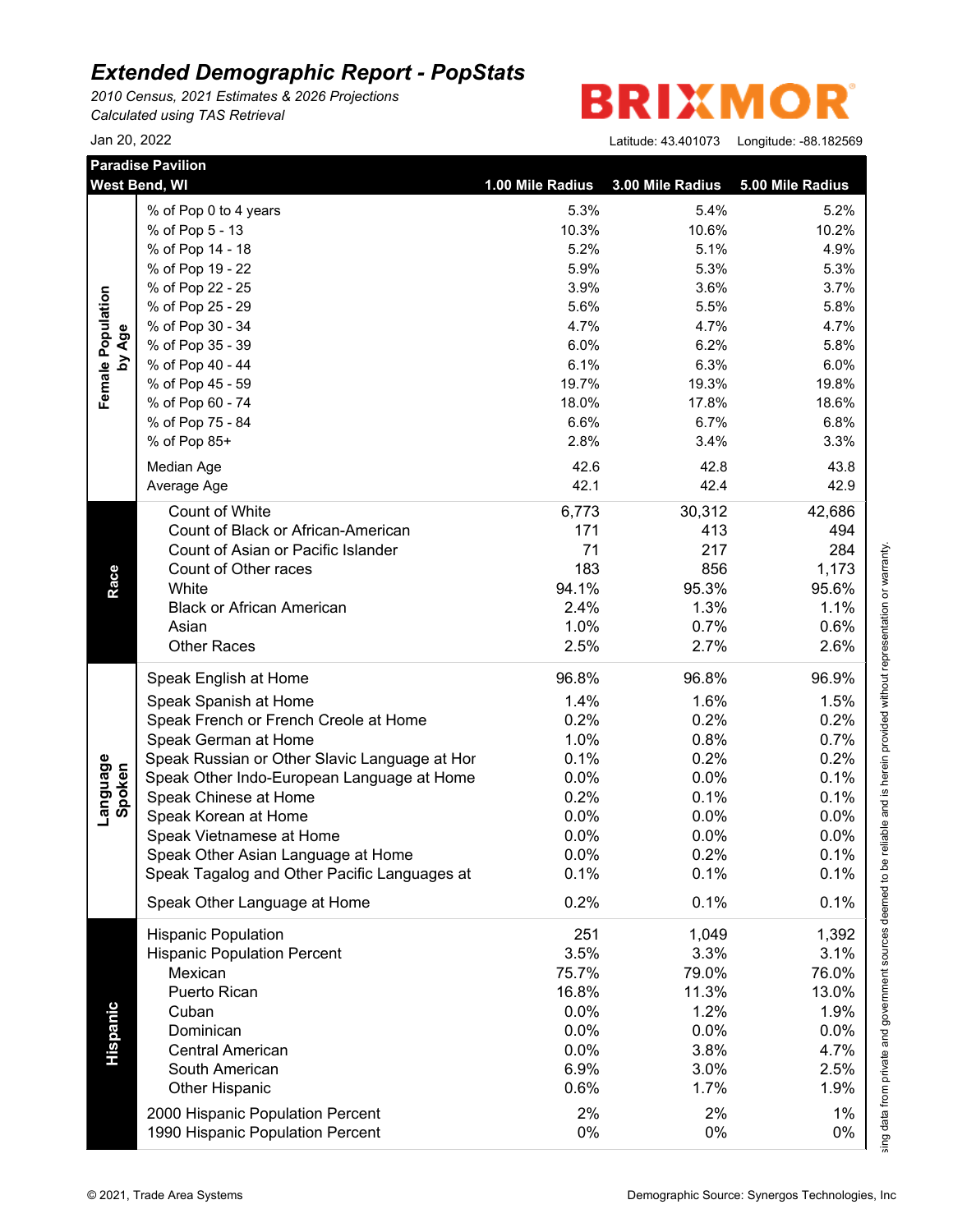*2010 Census, 2021 Estimates & 2026 Projections Calculated using TAS Retrieval*

**BRIXMO** R

|                        | <b>Paradise Pavilion</b><br>West Bend, WI                | 1.00 Mile Radius | 3.00 Mile Radius | 5.00 Mile Radius |
|------------------------|----------------------------------------------------------|------------------|------------------|------------------|
|                        |                                                          |                  |                  |                  |
|                        | American (percent of total population)                   | 3.6%             | 3.6%             | 3.4%             |
|                        | American                                                 | 3.3%             | 3.3%             | 3.1%             |
|                        | Native American (ie. Indian/Eskimo)                      | 0.3%             | 0.3%             | 0.3%             |
|                        | Hawaiian/Pacific Islander                                | 0.0%             | 0.0%             | 0.0%             |
|                        | Asian (percent of total population)                      | 1.0%             | 0.7%             | 0.6%             |
|                        | Chinese<br>Japanese                                      | 0.5%<br>$0.0\%$  | 0.2%<br>$0.0\%$  | 0.2%<br>$0.0\%$  |
|                        | Korean                                                   | 0.1%             | 0.1%             | 0.1%             |
|                        | South Central Asian (ie. Indian)                         | 0.2%             | 0.1%             | 0.1%             |
|                        | South East Asian (ie. Vietnamese)<br><b>Other Asian</b>  | 0.1%<br>0.1%     | 0.2%<br>0.0%     | 0.2%<br>0.1%     |
|                        |                                                          |                  |                  |                  |
|                        | European (percent of total population)<br><b>British</b> | 67.9%<br>3.1%    | 69.2%<br>3.1%    | 70.0%<br>3.0%    |
|                        | Dutch                                                    | 1.2%             | 1.0%             | 1.0%             |
|                        | French                                                   | 1.6%             | 1.8%             | 1.9%             |
|                        | German                                                   | 38.0%            | 41.0%            | 41.6%            |
|                        | Italian                                                  | 2.5%             | 2.2%             | 2.2%             |
|                        | Polish<br>Scandinavian                                   | 5.5%<br>4.2%     | 5.7%<br>3.8%     | 5.8%<br>3.9%     |
|                        | Scotch/Irish                                             | 8.0%             | 6.9%             | 6.8%             |
|                        | Other European (ie. Greek/Russian)                       | 3.8%             | 3.7%             | 3.8%             |
|                        | Middle Eastern                                           | 0.0%             | 0.0%             | 0.0%             |
|                        | <b>Other Ancestry</b>                                    | 6.2%             | 7.0%             | 6.9%             |
|                        | <b>Unclassified Ancestry</b>                             | 17.9%            | 16.3%            | 16.0%            |
|                        | Adult Population (25 Years or Older)                     | 4,887            | 21,874           | 31,075           |
|                        | Elementary (0 to 8)                                      | 1.5%             | 1.4%             | 1.2%             |
|                        | Some High School (9 to 11)                               | 2.7%             | 4.2%             | 4.2%             |
|                        | High School Graduate (12)                                | 26.9%            | 31.9%            | 32.0%            |
| Education<br>(Age 25+) | Some College (13 to 16)                                  | 23.7%            | 21.6%            | 21.8%            |
|                        | Associates Degree Only                                   | 13.1%            | 12.4%            | 11.9%            |
|                        | <b>Bachelors Degree Only</b>                             | 23.2%            | 20.4%            | 20.8%            |
|                        | <b>Graduate Degree</b>                                   | 9.0%             | 8.1%             | 8.1%             |
|                        | % College $(4+)$                                         | 32.2%            | 28.5%            | 28.9%            |
|                        | Total Households - count                                 | 3,000            | 13,110           | 17,991           |
|                        | One Person HHs - count                                   | 839              | 3,771            | 4,812            |
|                        | Family HHs - count                                       | 1,947            | 8,670            | 12,248           |
|                        | Married Couple - count                                   | 1,578            | 6,832            | 9,864            |
|                        | w/own children - count                                   | 698              | 2,553            | 3,619            |
|                        | w/out own children - count                               | 881              | 4,278            | 6,245            |
|                        | Male Householder - count                                 | 169              | 577              | 807              |
|                        | Female Householder - count                               | 200              | 1,261            | 1,577            |
| Type                   | Non-Family Households - count                            | 214              | 669              | 932              |
| Household              | 1 Person Household                                       | 28.0%            | 28.8%            | 26.7%            |
|                        | 2 Person Household                                       | 36.6%            | 35.6%            | 36.0%            |
|                        | 3 Person Household                                       | 14.1%            | 14.9%            | 15.5%            |
|                        | 4 Person Household                                       | 13.7%            | 13.2%            | 13.8%            |
|                        | 5 Person Household                                       | 5.4%             | 5.1%             | 5.4%             |
|                        | 6 Person Household                                       | 1.6%             | 1.8%             | 1.9%             |
|                        | 7+ Person Household                                      | 0.6%             | 0.7%             | 0.7%             |
|                        | % Households With Children                               | 31.3%            | 28.7%            | 28.7%            |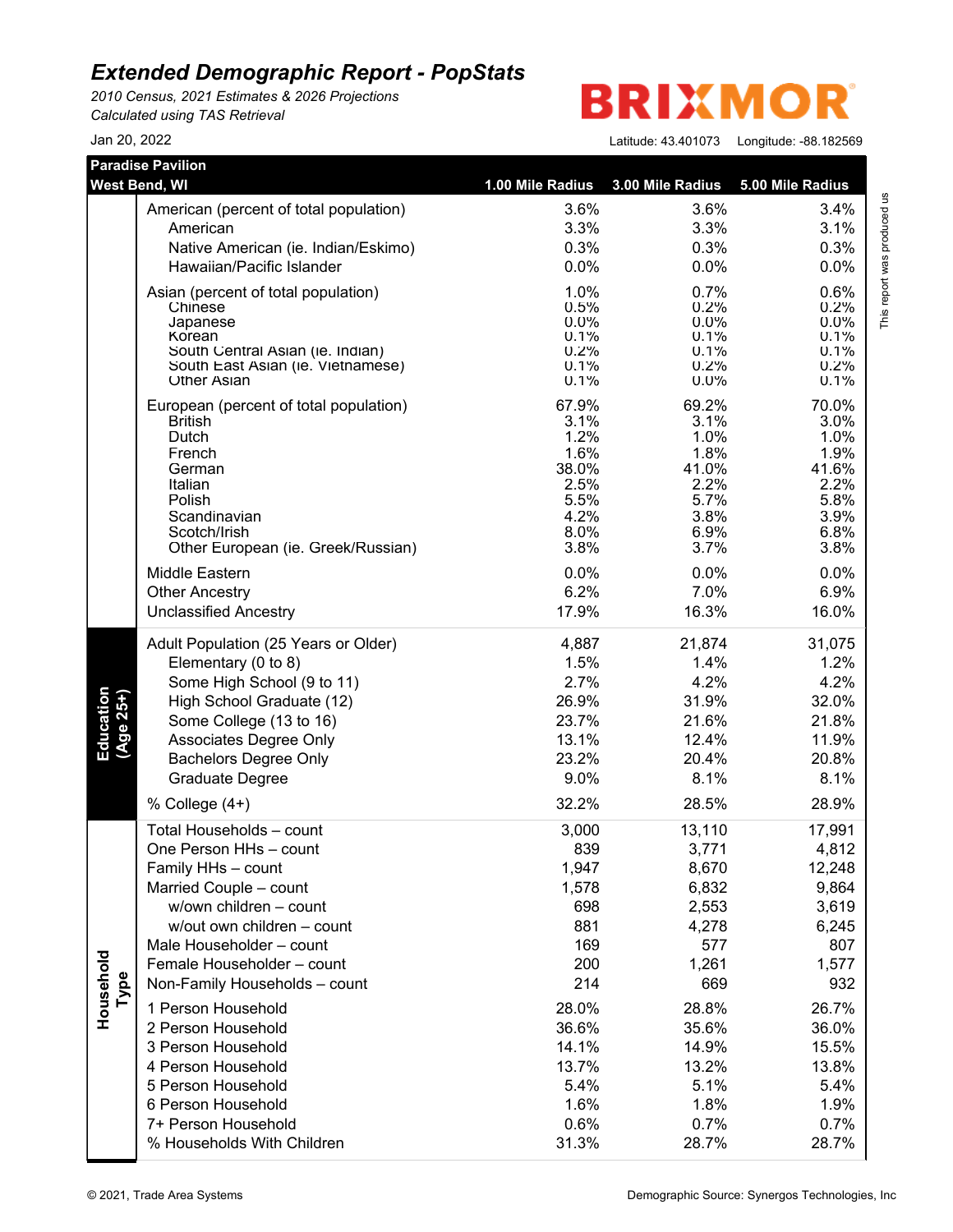*2010 Census, 2021 Estimates & 2026 Projections Calculated using TAS Retrieval*

**BRIXMOR** 

|                                       | <b>Paradise Pavilion</b>                         |                  |                  |                  |  |
|---------------------------------------|--------------------------------------------------|------------------|------------------|------------------|--|
| West Bend, WI                         |                                                  | 1.00 Mile Radius | 3.00 Mile Radius | 5.00 Mile Radius |  |
|                                       | <b>Total Housing Units</b>                       | 3,170            | 13,902           | 19,169           |  |
|                                       | <b>Owner Occupied Percent</b>                    | 62.9%            | 64.5%            | 67.4%            |  |
|                                       | <b>Renter Occupied Percent</b>                   | 31.7%            | 29.8%            | 26.4%            |  |
|                                       | <b>Vacant Housing Percent</b>                    | 5.4%             | 5.7%             | 6.1%             |  |
|                                       | Total Housing Units (Census 2000)                | 2,814<br>43%     | 12,122<br>41%    | 16,412           |  |
|                                       | For Rent (Census 2000)<br>For Sale (Census 2000) | 14%              | 23%              | 33%<br>21%       |  |
|                                       | Rented or Sold, (Census 2000)                    | 10%              | 7%               | 7%               |  |
|                                       | Seasonal (Census 2014)                           | 29%              | 17%              | 31%              |  |
|                                       | Other (Census 2000)                              | 7%               | 3%               | 3%               |  |
|                                       |                                                  |                  |                  |                  |  |
|                                       | Homes Built 1990 to 2000                         | 33%              | 21%              | 23%              |  |
| Homes Built                           | Homes Built 1980 to 1989                         | 10%              | 14%              | 15%              |  |
|                                       | Homes Built 1970 to 1979                         | 18%              | 22%              | 22%              |  |
| By Year                               | Homes Built 1960 to 1969                         | 17%              | 13%              | 12%              |  |
|                                       | Homes Built 1950 to 1959                         | 10%              | 10%              | 9%               |  |
|                                       | Homes Built 1940 to 1949                         | 7%               | 6%               | 6%               |  |
|                                       | Homes Built Before 1939                          | 5%               | 13%              | 14%              |  |
|                                       | 1 Unit                                           | 62%              | 63%              | 67%              |  |
| <u>Units</u> in                       | 2 - 9 Units                                      | 27%              | 22%              | 19%              |  |
|                                       | Greater than 10 Units                            | 11%              | 14%              | 12%              |  |
| Structure                             | Mobilie Trailer                                  | 0%               | 0%               | 1%               |  |
|                                       | <b>Other Units</b>                               | $0\%$            | $0\%$            | 0%               |  |
|                                       | Property Value \$1,000,000 or more               | 1.7%             | 0.7%             | 0.8%             |  |
|                                       | Property Value \$750,000 to \$999,999            | 4.4%             | 1.7%             | 2.0%             |  |
|                                       | Property Value \$500,000 to \$749,999            | 4.3%             | 3.5%             | 5.1%             |  |
|                                       | Property Value \$400,000 to \$499,999            | 11.8%            | 7.8%             | 9.2%             |  |
|                                       | Property Value \$300,000, to \$399,999           | 18.5%            | 14.5%            | 16.5%            |  |
|                                       | Property Value \$200,000 to \$299,999            | 34.1%            | 40.2%            | 37.8%            |  |
| (Owner Occupied)<br><b>Home Value</b> | Property Value \$150,000 to \$199,999            | 11.5%            | 17.0%            | 15.0%            |  |
|                                       | Property Value \$100,000 to \$149,999            | 10.2%            | 8.5%             | 7.1%             |  |
|                                       | Property Value \$60,000 to \$99,999              | 1.3%             | 3.3%             | 2.9%             |  |
|                                       | Property Value \$40,000 to \$59,999              | 0.0%             | 0.9%             | 1.0%             |  |
|                                       | Property Value \$0 to \$39,999                   | 1.2%             | 1.3%             | 2.0%             |  |
|                                       | <b>Median Home Value</b>                         | \$261,881        | \$235,953        | \$247,939        |  |
|                                       | <b>Median Rent</b>                               | \$589            | \$596            | \$602            |  |
|                                       | \$0 and under - percent                          | 17.2%            | 17.1%            | 16.8%            |  |
|                                       | \$1 to \$4999 - percent                          | 8.5%             | 8.5%             | 8.2%             |  |
|                                       | \$5k to \$9999 - percent                         | 4.6%             | 4.6%             | 4.5%             |  |
|                                       | \$10k to \$24999 - percent                       | 6.4%             | 6.4%             | 6.3%             |  |
| Wealth                                | \$25k to \$49999 - percent                       | 6.9%             | 6.9%             | 6.9%             |  |
|                                       | \$50k to \$99999 - percent                       | 10.4%            | 10.4%            | 10.5%            |  |
|                                       | \$100k to \$249999 - percent                     | 18.3%            | 18.4%            | 18.6%            |  |
| per Household                         | \$250k to \$499999 - percent                     | 13.3%            | 13.3%            | 13.5%            |  |
|                                       | \$500k+ - percent                                | 14.4%            | 14.4%            | 14.7%            |  |
|                                       | Median HH Wealth                                 | \$80,857         | \$81,071         | \$84,578         |  |
|                                       | Avg HH Wealth                                    | \$238,339        | \$237,637        | \$242,126        |  |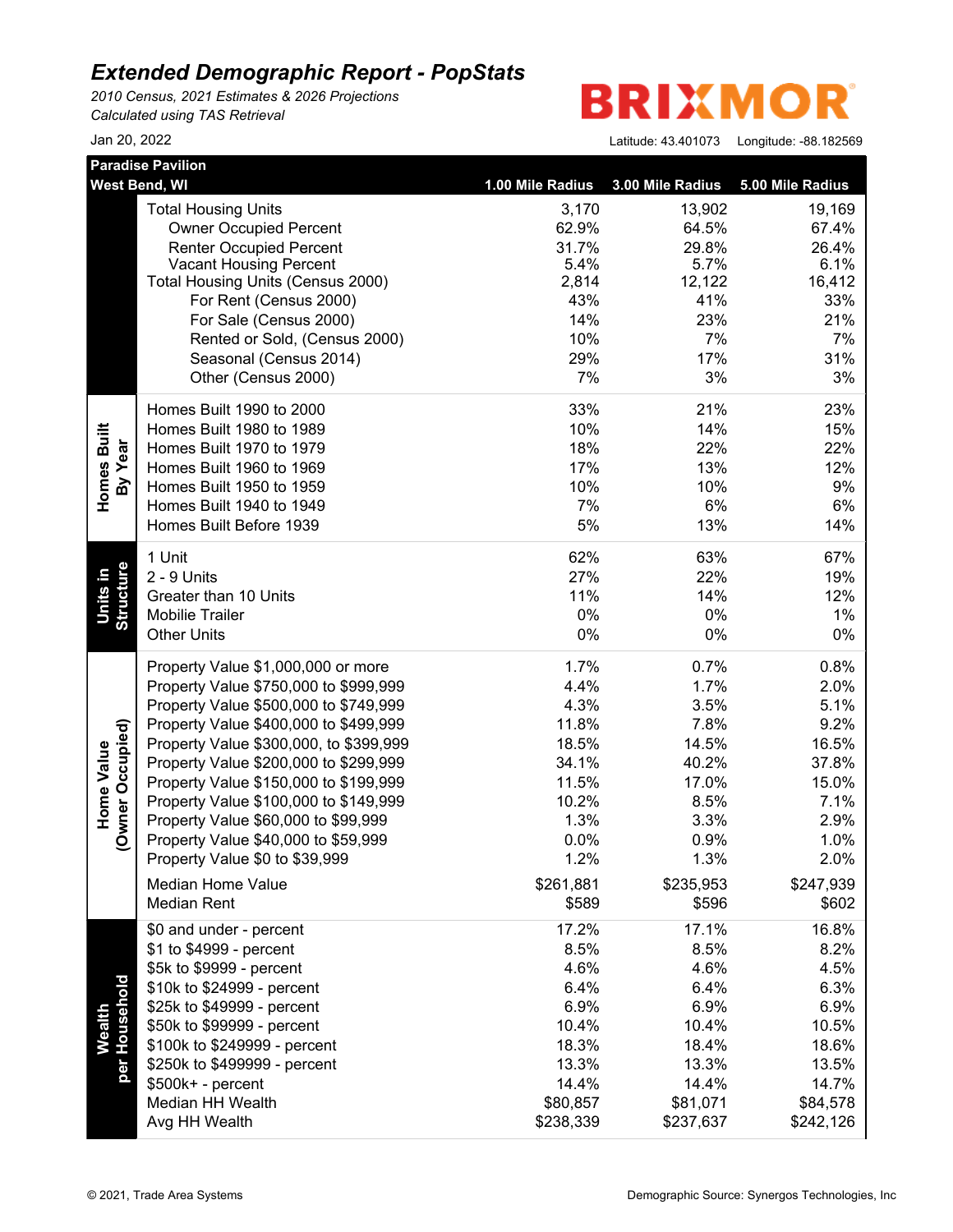*2010 Census, 2021 Estimates & 2026 Projections Calculated using TAS Retrieval*

#### **BRIXMO** R

|                              | West Bend, WI                                                        | 1.00 Mile Radius | 3.00 Mile Radius | 5.00 Mile Radius |
|------------------------------|----------------------------------------------------------------------|------------------|------------------|------------------|
| Economic                     |                                                                      |                  |                  |                  |
| Viability                    | <b>Economic Viability Local</b><br><b>Economic Viability Indexed</b> | 254<br>98        | 264<br>102       | 262<br>101       |
|                              |                                                                      |                  |                  |                  |
|                              | Employed Civilian Pop 16+ by Occupation                              | 3,777            | 16,812           | 23,835           |
|                              | Managerial/Executive                                                 | 20.9%            | 14.8%            | 14.8%            |
| (Employed Civilians Age 16+) | <b>Professional Specialty</b>                                        | 17.1%            | 19.0%            | 19.1%            |
|                              | <b>Healthcare Support</b>                                            | 3.4%             | 3.5%             | 3.5%             |
|                              | Sales                                                                | 15.5%            | 13.2%            | 12.2%            |
|                              | Office & Administrative Support                                      | 9.6%             | 12.9%            | 12.6%            |
|                              | <b>Protective Service</b>                                            | 1.4%             | 1.7%             | 1.8%             |
|                              | <b>Food Preperation</b>                                              | 3.4%             | 4.4%             | 4.5%             |
|                              | <b>Building Maintenance &amp; Cleaning</b>                           | 4.4%             | 2.7%             | 2.6%             |
|                              | <b>Personal Care</b>                                                 | 2.3%             | 2.5%             | 2.4%             |
|                              | Farming, Fishing, & Forestry                                         | 0.0%             | 0.2%             | 0.3%             |
|                              | Construction                                                         | 3.6%             | 6.6%             | 7.1%             |
|                              | Production & Transportation                                          | 18.4%            | 18.5%            | 19.2%            |
|                              | <b>Percent White Collar Workers</b>                                  | 66.5%            | 63.4%            | 62.1%            |
|                              | <b>Percent Blue Collar Workers</b>                                   | 33.5%            | 36.6%            | 37.9%            |
|                              | Agriculture/Mining/Construction                                      | 4.9%             | 6.1%             | 6.7%             |
|                              | Manufacturing                                                        | 26.0%            | 22.5%            | 23.3%            |
|                              | Transportation                                                       | 3.5%             | 3.9%             | 3.9%             |
|                              | Information                                                          | 1.2%             | 0.9%             | 0.8%             |
|                              | Wholesale/Retail                                                     | 13.6%            | 17.1%            | 16.3%            |
|                              | Finance, Insurance, Real Estate                                      | 7.5%             | 6.4%             | 6.4%             |
|                              | <b>Professional Services</b>                                         | 6.1%             | 4.9%             | 4.4%             |
|                              | <b>Management Services</b>                                           | 0.0%             | 0.1%             | 0.2%             |
| (Employed Civilians Age 16+) | <b>Administrative/Waste Services</b>                                 | 1.6%             | 2.3%             | 2.5%             |
|                              | <b>Educational Services</b>                                          | 22.1%            | 20.2%            | 20.2%            |
|                              | <b>Entertainment Services</b>                                        | 8.7%<br>2.4%     | 8.1%<br>4.1%     | 7.9%             |
|                              | <b>Other Professional Services</b><br><b>Public Administration</b>   | 2.5%             | 3.3%             | 3.9%<br>3.5%     |
|                              | Drive to Work Alone                                                  | 86.8%            | 85.3%            | 85.6%            |
|                              | Drive to Work Carpool                                                | 7.7%             | 9.4%             | 9.2%             |
|                              | Travel to Work by Public Transportation                              | 0.8%             | 1.2%             | 1.1%             |
| To Work                      | Drive to Work on Motorcycle                                          | 0.0%             | 0.2%             | 0.1%             |
|                              | Drive to Work on Bicycle                                             | 0.7%             | 0.3%             | 0.2%             |
|                              | Walked to Work                                                       | 1.4%             | 1.2%             | 1.0%             |
|                              | <b>Other Means</b>                                                   | 0.2%             | 0.2%             | 0.3%             |
|                              | Work at Home                                                         | 2.4%             | 2.2%             | 2.3%             |